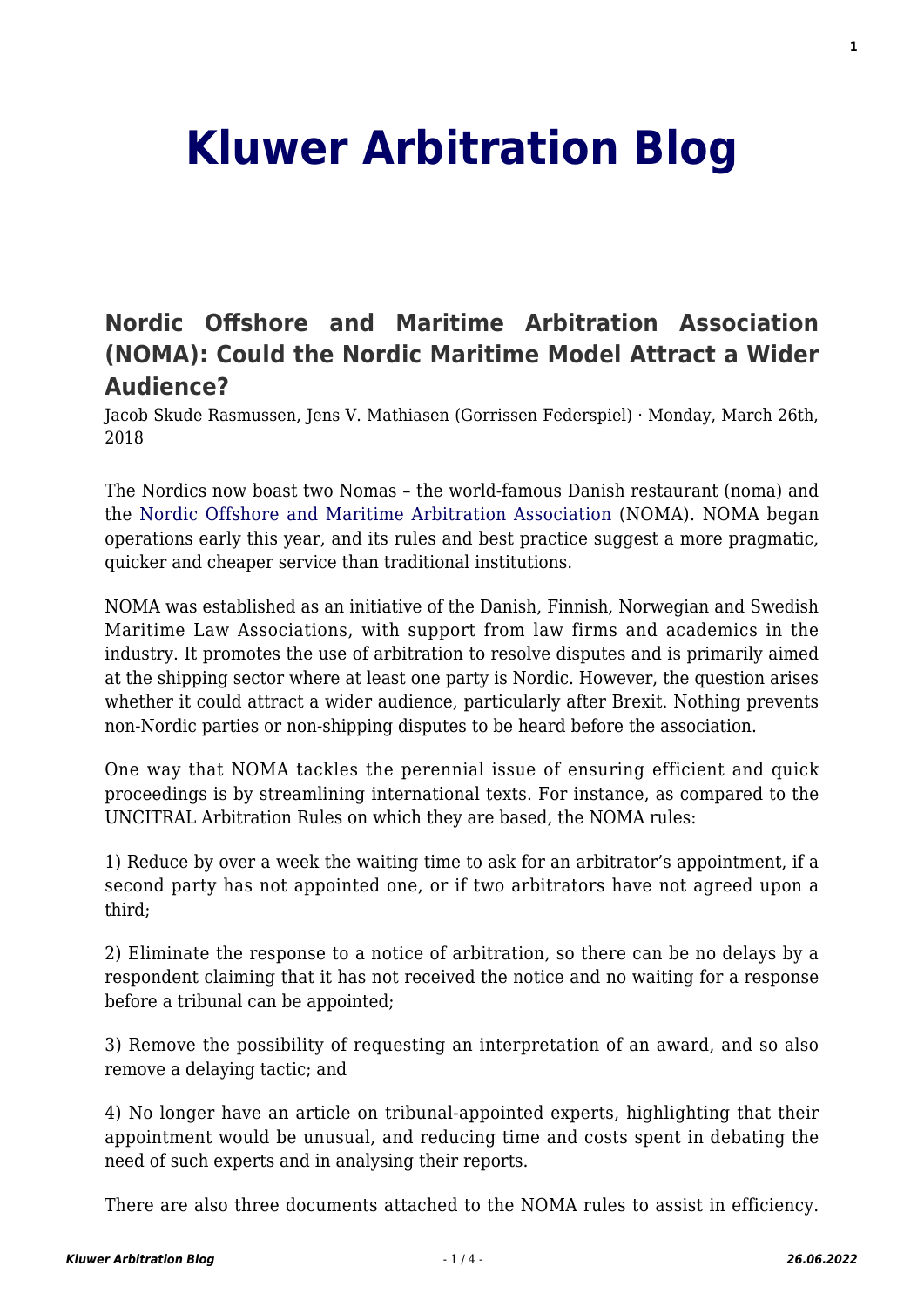These are 1) the NOMA Best Practice Guidelines, 2) the NOMA Matrix and 3) the NOMA Rules on the Taking of Evidence.

1) The guidelines assist the tribunal and parties on certain procedural points. For instance, the guidelines provide:

a) Considerations for a case management conference (e.g. are document-only proceedings possible? Are written witness statements or expert reports needed? Should time be allocated for mediation/settlement discussions?);

b) Default deadlines for submissions, for when new evidence and arguments can be presented, and for when hearings should start; and

c) The expected structure for a hearing (i.e. opening statements, examinations and closing statements).

2) The matrix provides a clear table which goes into greater depth about what is to be discussed during the case management conference, suggesting best practice and practical tips such as four-day weeks for hearings, termination fees and use of factual abstracts.

3) The rules on the taking of evidence are sleeker than the IBA's. This is because NOMA flips the presumption of certain procedural steps. For instance, although the possibility to request documents from a party still exists, the tribunal may not order it unless the parties agree or the tribunal decides otherwise. Similarly, written witness statements are not to be used, unless the parties agree.

So far so streamlined, and such features would appeal to parties wishing to keep down time and costs, as well as to tribunals looking for a solid basis to set clearer and leaner proceedings.

Moreover, not only does NOMA promote Nordic pragmatism, it is timely. The legal effects of Brexit are presently uncertain and, as Michael McIlwrath points out in a previous [post,](http://arbitrationblog.kluwerarbitration.com/2016/06/24/will-brexit-hasten-londons-decline-as-a-premier-seat-of-international-arbitration/) uncertainty is "anathema to dispute resolution clauses". NOMA accordingly provides an attractive and less uncertain option for shipping (and other) disputes which are traditionally resolved in England because:

1) Nordic lawyers are famously adept at English and indeed the rules state that English is the language which "shall normally be used";

2) Many Nordic lawyers are familiar with English law because it often governs contracts, and nothing prevents English law governing NOMA cases; and

3) The Nordic system is a useful blend of common and civil law, with a focus on written codes balanced with an advocacy forte because of the habitual emphasis on the hearing when resolving disputes.

For a new set of rules, one could have anticipated provisions on trending topics such as arbitrator diversity, third-party funding, counsel conduct, summary proceedings, tribunal secretaries, etc. Their absence unsurprisingly reflects a Nordic minimalism in **2**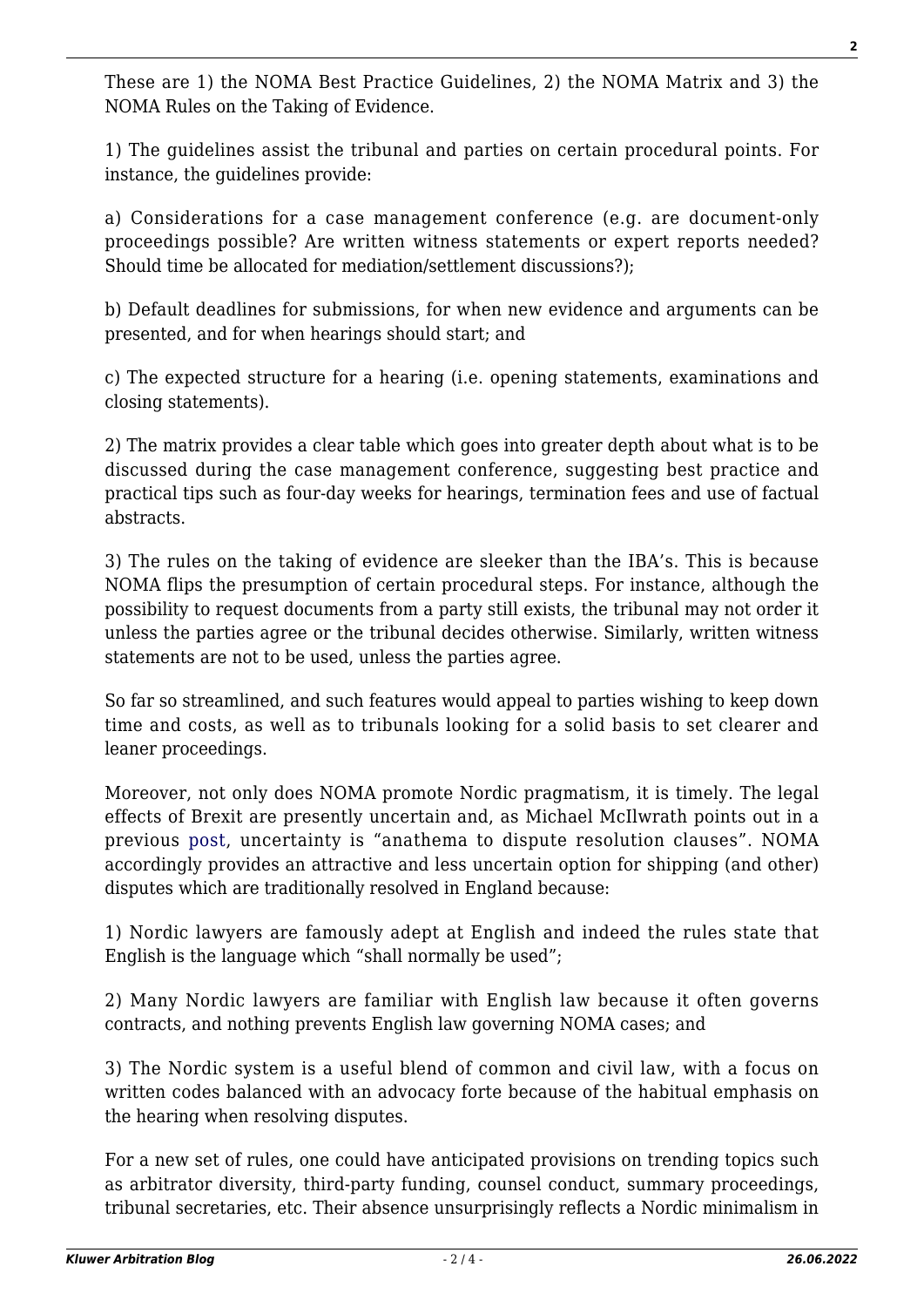focusing on the fundamentals for a final award. Nevertheless, these topics also demonstrate opportunities to grow and adapt to users' wishes, and of course, the tribunal can bear them in mind when conducting the "arbitration in such manner as it considers appropriate".

In short, NOMA looks to be a persuasive option for all parties and industries because of its streamlined arbitration services in English. We shall see if, owing to the strength and trustworthiness of the Nordic legal system, NOMA can become every bit as famous as its coincidental namesake.

*Jacob Skude Rasmussen and Jens V. Mathiasen are members of Gorrissen Federspiel, one of the law firms involved in the establishment of NOMA. With thanks to Andrew Poole for assistance.*

*To make sure you do not miss out on regular updates on the [Kluwer](http://arbitrationblog.kluwerarbitration.com/) [Arbitration Blog](http://arbitrationblog.kluwerarbitration.com/), please subscribe [here.](http://arbitrationblog.kluwerarbitration.com/newsletter/?email=&mailing_list_widget_submit=Subscribe)*

*To make sure you do not miss out on regular updates from the Kluwer Arbitration Blog, please subscribe [here](http://arbitrationblog.kluwerarbitration.com/newsletter/). To submit a proposal for a blog post, please consult our [Editorial Guidelines.](http://arbitrationblog.kluwerarbitration.com/editorial-guidelines/)*

## **Profile Navigator and Relationship Indicator**

Offers 6,200+ data-driven arbitrator, expert witness and counsel profiles and the ability to explore relationships of 13,500+ arbitration practitioners and experts for potential conflicts of interest.

[Learn how](https://www.wolterskluwer.com/en/solutions/kluwerarbitration/practiceplus?utm_source=arbitrationblog&utm_medium=articleCTA&utm_campaign=article-banner) **[Kluwer Arbitration Practice Plus](https://www.wolterskluwer.com/en/solutions/kluwerarbitration/practiceplus?utm_source=arbitrationblog&utm_medium=articleCTA&utm_campaign=article-banner)** [can support you.](https://www.wolterskluwer.com/en/solutions/kluwerarbitration/practiceplus?utm_source=arbitrationblog&utm_medium=articleCTA&utm_campaign=article-banner)